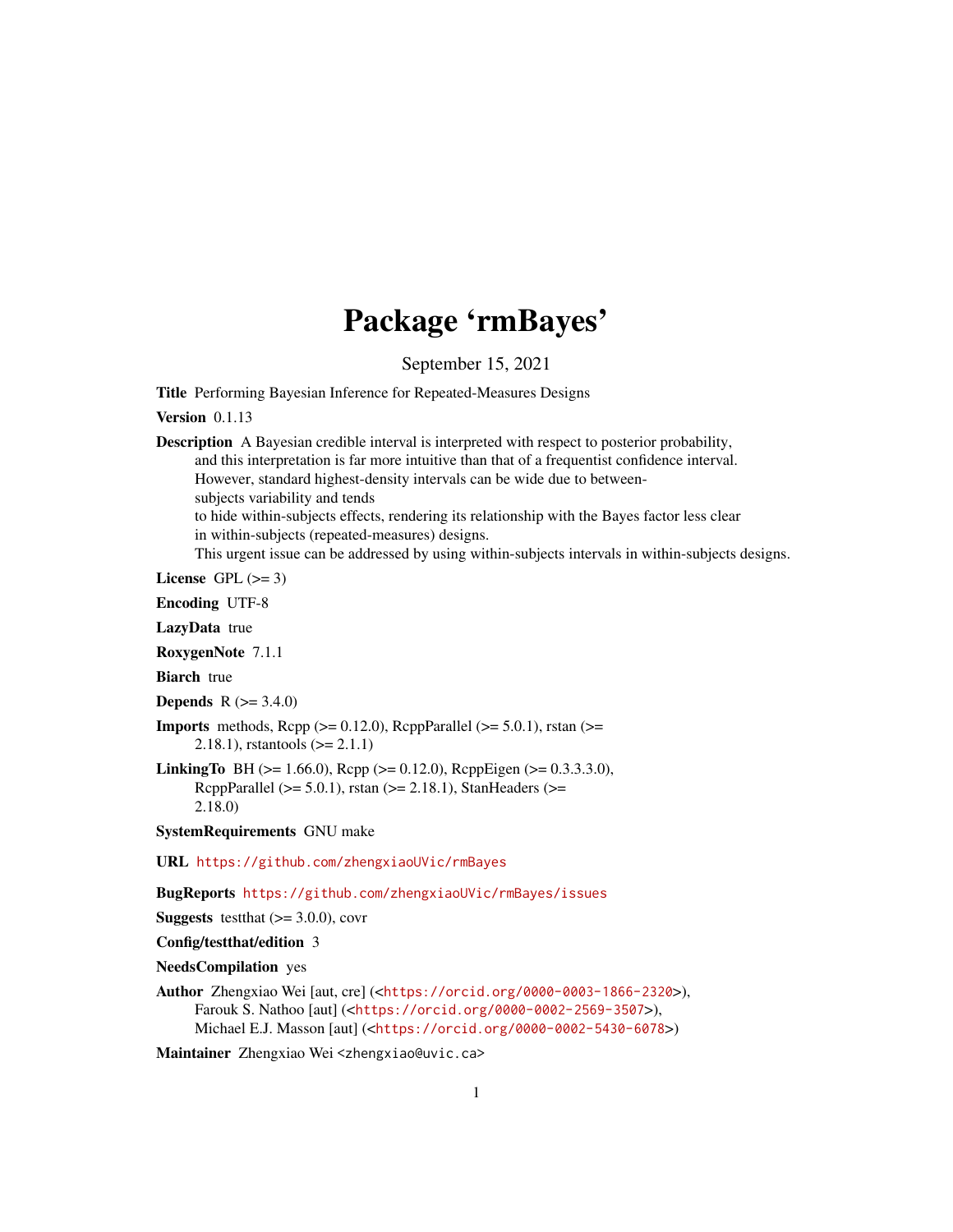<span id="page-1-0"></span>Repository CRAN

Date/Publication 2021-09-15 18:00:06 UTC

## R topics documented:

| Index | $\bullet$ |  |
|-------|-----------|--|
|       |           |  |
|       |           |  |
|       |           |  |
|       |           |  |

rmBayes-package *The 'rmBayes' package.*

#### **Description**

Performing Bayesian Inference for Repeated-Measures Designs

A Bayesian credible interval is interpreted with respect to posterior probability, and this interpretation is far more intuitive than that of a frequentist confidence interval. However, standard highestdensity intervals can be wide due to between-subjects variability and tends to hide within-subjects effects, rendering its relationship with the Bayes factor less clear in within-subjects (repeatedmeasures) designs. This urgent issue can be addressed by using within-subjects intervals in withinsubjects designs.

#### References

Heck, D. W. (2019). Accounting for estimation uncertainty and shrinkage in Bayesian withinsubject intervals: A comment on Nathoo, Kilshaw, and Masson (2018). Journal of Mathematical Psychology, 88, 27–31.

Loftus, G. R., & Masson, M. E. J. (1994). Using confidence intervals in within-subject designs. Psychonomic Bulletin & Review, 1, 476–490.

Nathoo, F. S., Kilshaw, R. E., & Masson, M. E. J. (2018). A better (Bayesian) interval estimate for within-subject designs. Journal of Mathematical Psychology, 86, 1–9.

Rouder, J. N., Morey, R. D., Speckman, P. L., & Province, J. M. (2012). Default Bayes factors for ANOVA designs. Journal of Mathematical Psychology, 56, 356–374.

Stan Development Team (2020). RStan: the R interface to Stan. R package version 2.21.2. https://mc-stan.org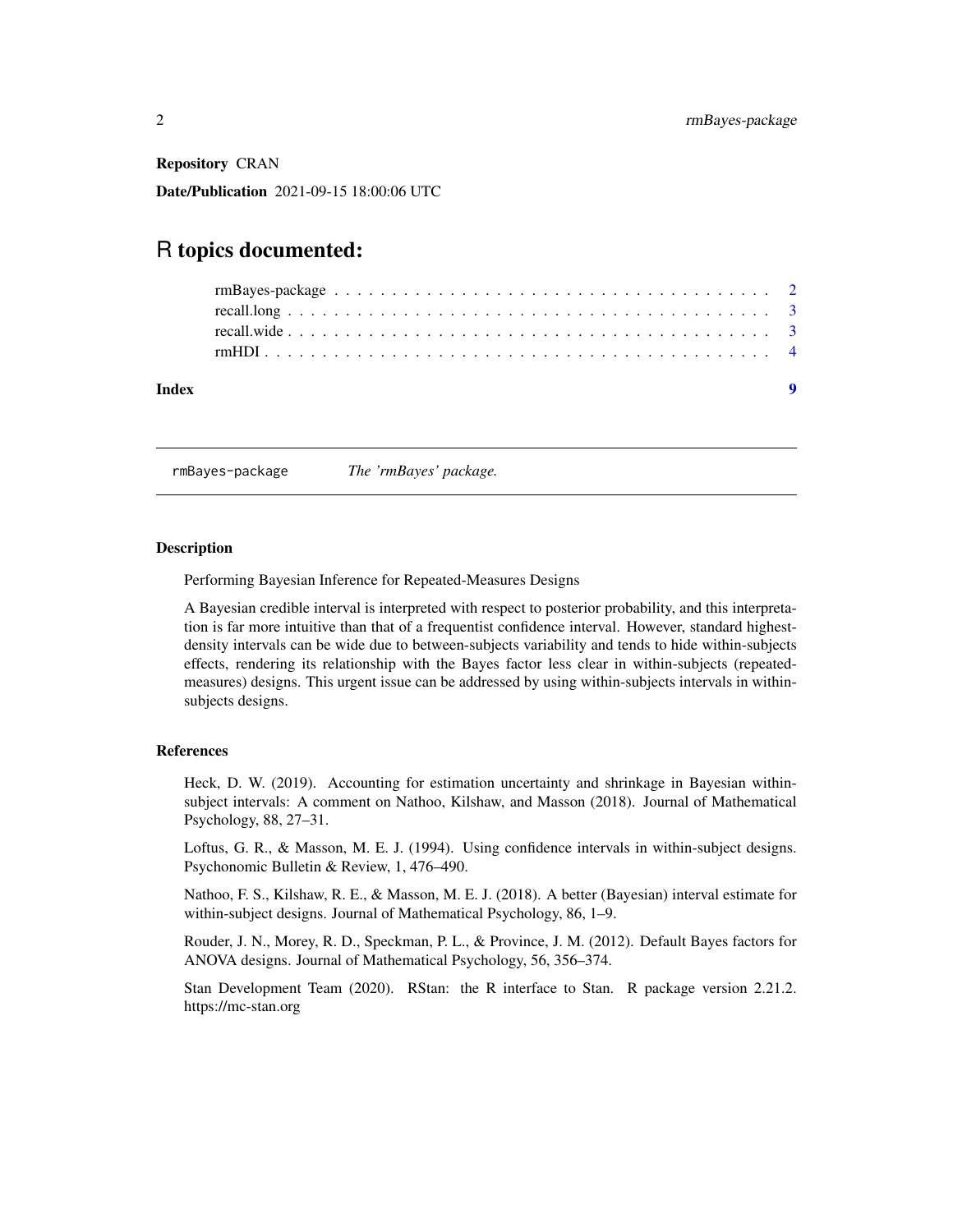<span id="page-2-0"></span>

#### Description

A data frame that is in the long format. A hypothetical experiment is designed to measure effects of study time in a free-recall paradigm. In this hypothetical experiment, to-be-recalled 20-word lists are presented at a rate of 1, 2, or 5 sec per word. Of interest is the relation between study time and number of recalled list words. Suppose that the experiment is run as a within-subjects (repeatedmeasures) design, including a total of 10 subjects, each of whom participated in all three study-time conditions.

#### Usage

recall.long

#### Format

A data frame with 30 rows and 3 variables:

Subject The factor containing 10 levels of subjects, "s1" to "s10".

- Level The factor containing three levels of the experimental manipulation, "Level1", "Level2", and "Level3".
- Response The number of words recalled out of 20 for each of 10 subjects in each of three conditions.

#### References

Loftus, G. R., & Masson, M. E. J. (1994). Using confidence intervals in within-subject designs. Psychonomic Bulletin & Review, 1, 476–490.

recall.wide *The Repeated-Measures Data: Wide Data Format*

#### Description

A data frame that is in the wide format. A hypothetical experiment is designed to measure effects of study time in a free-recall paradigm. In this hypothetical experiment, to-be-recalled 20-word lists are presented at a rate of 1, 2, or 5 sec per word. Of interest is the relation between study time and number of recalled list words. Suppose that the experiment is run as a within-subjects (repeatedmeasures) design, including a total of 10 subjects, each of whom participated in all three study-time conditions.

#### Usage

recall.wide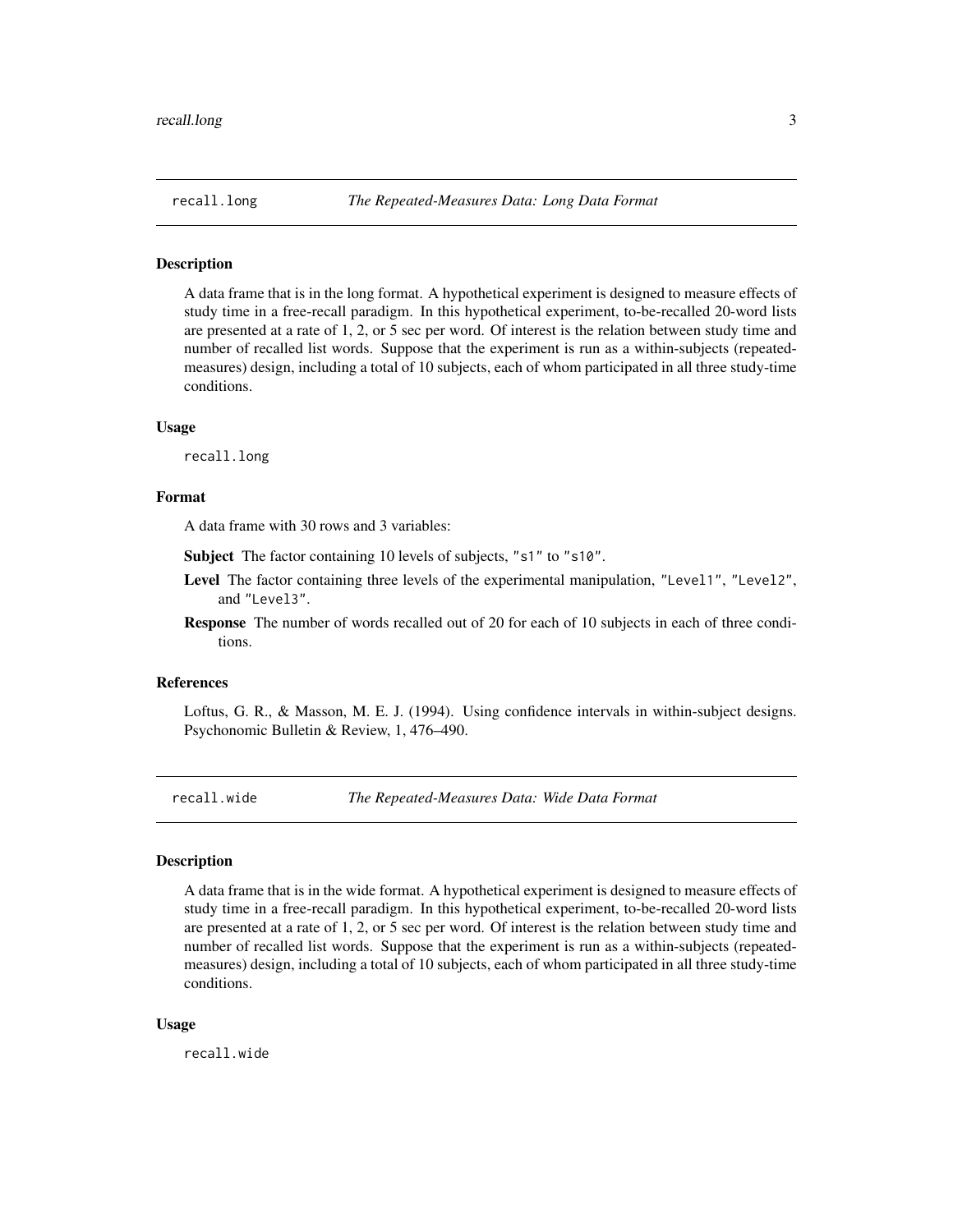#### <span id="page-3-0"></span>Format

A data frame with 10 rows (each row corresponds to a subject) and 3 variables:

- Level1 The number of words recalled under the first level of the experimental manipulation 1 second exposure duration per word.
- Level2 The number of words recalled under the second level of the experimental manipulation 2 seconds exposure duration per word.
- Level3 The number of words recalled under the third level of the experimental manipulation 5 seconds exposure duration per word.

#### References

Loftus, G. R., & Masson, M. E. J. (1994). Using confidence intervals in within-subject designs. Psychonomic Bulletin & Review, 1, 476–490.

rmHDI *Bayesian Interval Estimation for Repeated-Measures Designs*

#### Description

For both the homoscedastic and heteroscedastic cases in one-way within-subjects (repeated-measures) designs, this function provides multiple methods to construct the credible intervals for condition means, with each method based on different sets of priors. The emphasis is on the calculation of intervals that remove the between-subjects variability that is a nuisance in within-subjects designs, as proposed in Loftus and Masson (1994), the Bayesian analog proposed in Nathoo, Kilshaw, and Masson (2018), and the adaptation presented in Heck (2019).

#### Usage

```
rmHDI(
  data = NULL,whichSubject = "Subject",
  whichLevel = "Level",
  whichResponse = "Response",
  data.wide = NULL,
  \text{cred} = 0.95,warmup = 200,
  iter = 2000,
  chains = 4,
 method = 1,
  var.equals = TRUE,design = c("within", "between"),
  treat = c("random", "fixed"),
  ht = ifelse(match.arg(treat) == "fixed", 0.5, 1),
  hb = 1,seed = sample.int(.Machine$integer.max, 1),
```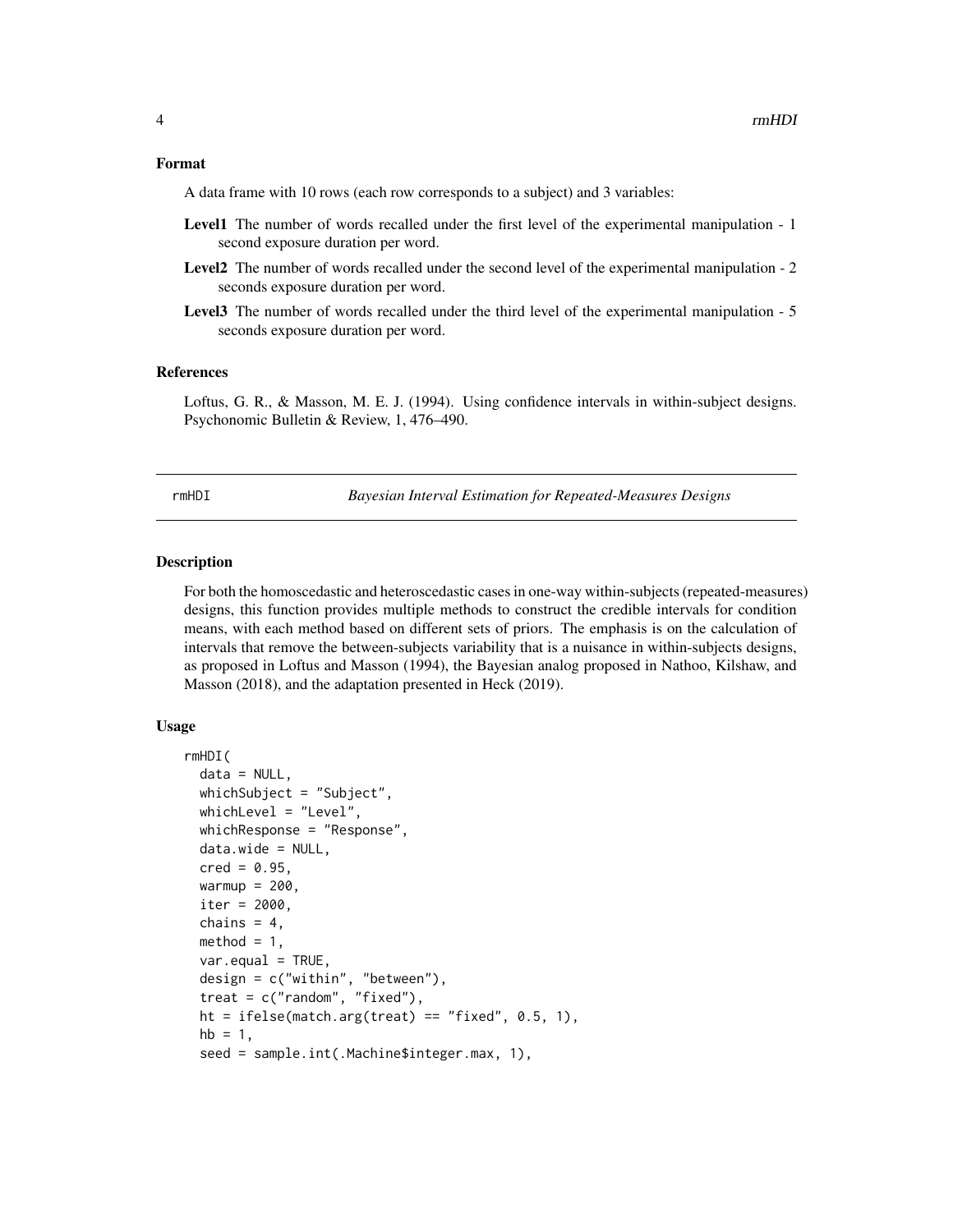#### rmHDI 5

```
diagnostics = FALSE,
  permuted = TRUE,
  ...
\mathcal{L}
```
### Arguments

| data          | A long format matrix or data frame of the within-subjects data whose three<br>columns are labeled in whichSubject, whichLevel, and whichResponse (see<br>Examples).                                                                                                                                                                                                                                                                                                                                                                                                                                                                                                                                                                                                                                                                                                                                                                                                                                                                                                                                                                                                                                                           |
|---------------|-------------------------------------------------------------------------------------------------------------------------------------------------------------------------------------------------------------------------------------------------------------------------------------------------------------------------------------------------------------------------------------------------------------------------------------------------------------------------------------------------------------------------------------------------------------------------------------------------------------------------------------------------------------------------------------------------------------------------------------------------------------------------------------------------------------------------------------------------------------------------------------------------------------------------------------------------------------------------------------------------------------------------------------------------------------------------------------------------------------------------------------------------------------------------------------------------------------------------------|
| whichSubject  | A character string specifying the column name of subject variable in the long<br>format data.                                                                                                                                                                                                                                                                                                                                                                                                                                                                                                                                                                                                                                                                                                                                                                                                                                                                                                                                                                                                                                                                                                                                 |
| whichLevel    | A character string specifying the column name of level variable in the long for-<br>mat data.                                                                                                                                                                                                                                                                                                                                                                                                                                                                                                                                                                                                                                                                                                                                                                                                                                                                                                                                                                                                                                                                                                                                 |
| whichResponse | A character string specifying the column name of response variable in the long<br>format data.                                                                                                                                                                                                                                                                                                                                                                                                                                                                                                                                                                                                                                                                                                                                                                                                                                                                                                                                                                                                                                                                                                                                |
| data.wide     | Alternatively, a wide format matrix or data frame of the within-subjects data<br>whose column indices are condition levels (see Examples). If both data and<br>data.wide are specified, the credible intervals are only computed for data.                                                                                                                                                                                                                                                                                                                                                                                                                                                                                                                                                                                                                                                                                                                                                                                                                                                                                                                                                                                    |
| cred          | A scalar [0,1] specifying the credibility level of the credible interval. The<br>default is .95.                                                                                                                                                                                                                                                                                                                                                                                                                                                                                                                                                                                                                                                                                                                                                                                                                                                                                                                                                                                                                                                                                                                              |
| warmup        | A positive integer specifying the number of warmup (burnin) iterations per<br>chain. The default is 200.                                                                                                                                                                                                                                                                                                                                                                                                                                                                                                                                                                                                                                                                                                                                                                                                                                                                                                                                                                                                                                                                                                                      |
| iter          | A positive integer specifying the number of iterations for each chain (excluding<br>warmup). The default is 2000.                                                                                                                                                                                                                                                                                                                                                                                                                                                                                                                                                                                                                                                                                                                                                                                                                                                                                                                                                                                                                                                                                                             |
| chains        | A positive integer specifying the number of Markov chains. The default is 4.                                                                                                                                                                                                                                                                                                                                                                                                                                                                                                                                                                                                                                                                                                                                                                                                                                                                                                                                                                                                                                                                                                                                                  |
| method        | A positive integer in $0:6$ specifying which method is used to construct within-<br>subjects HDIs (see Details). method=0 implements the approach developed by<br>Nathoo et al. (2018). method=4 implements the approach by Heck (2019).<br>method=5 implements the approach by Heck (2019), but using the standard uni-<br>form prior distribution for the standard deviation of subject-specific random ef-<br>fects. method=6 implements the approach by Heck (2019), but using the stan-<br>dard half-Cauchy prior distribution for the standard deviation of subject-specific<br>random effects. method=1 (default) implements the approach by Heck (2019),<br>but using the Jeffreys prior for the overall mean rather than the condition means;<br>the hierarchical specification regarding the $q$ -prior for the standardized subject-<br>specific random effects is discussed in Rouder et al. (2012, p. 361-362). With<br>the Jeffreys prior for the overall mean and residual variance, method=2 uses the<br>standard uniform prior, and method=3 uses the standard half-Cauchy prior for<br>the standard deviation of random effects. For the computation of the standard<br>HDI, see the design argument below. |
| var.equal     | A logical variable indicating whether to treat the variance of the response within<br>each condition (level of the experimental manipulation) as being equal. If TRUE<br>(default), the homogeneity of variance holds, and a common variance across<br>conditions is assumed. Otherwise, FALSE will generate unequal interval widths<br>for conditions. Two approaches are currently provided for the heteroscedastic                                                                                                                                                                                                                                                                                                                                                                                                                                                                                                                                                                                                                                                                                                                                                                                                         |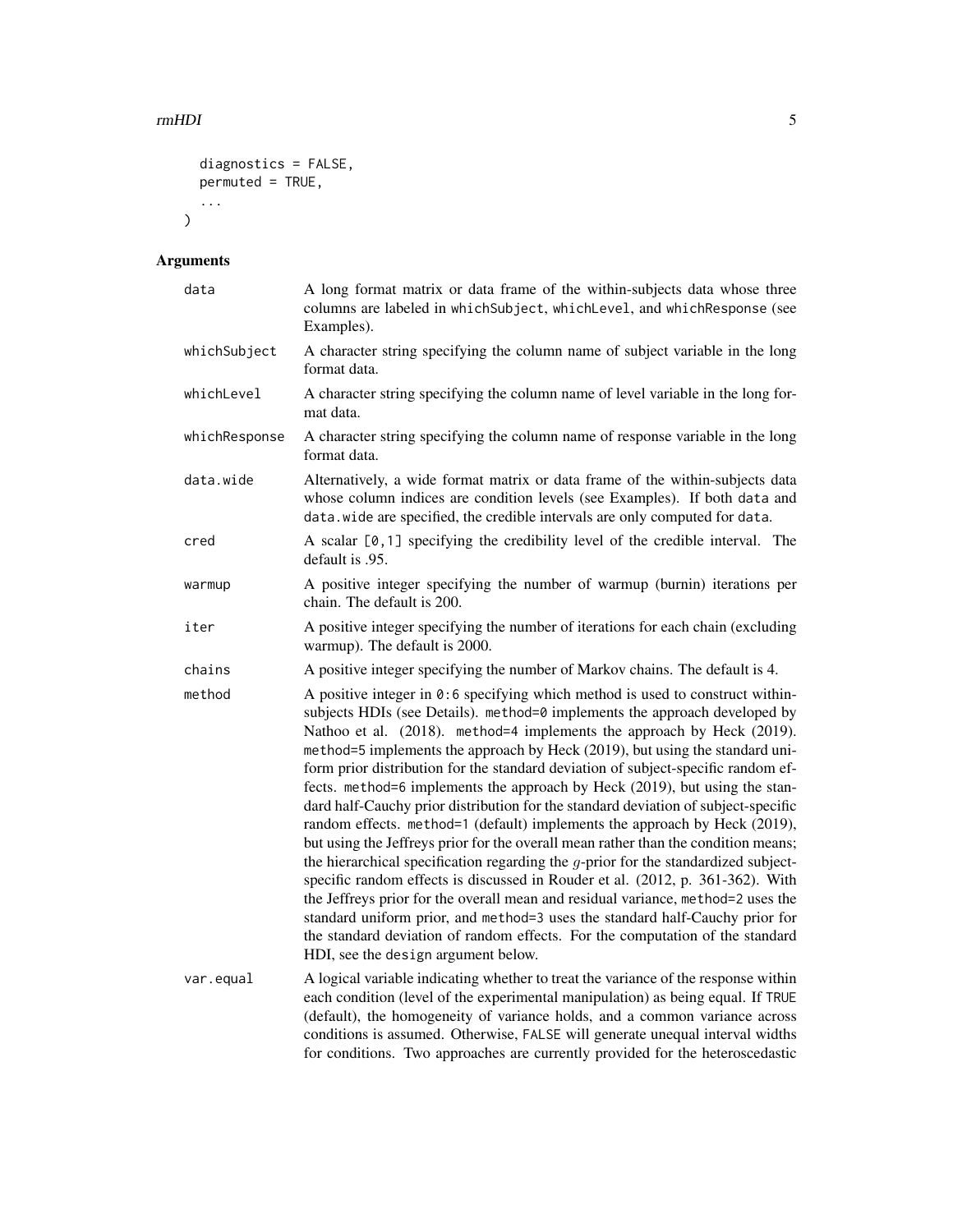<span id="page-5-0"></span>

|             | within-subjects data: method=0 implements the approach developed by Nathoo<br>et al. (2018, p. 5); method=1 (default method if var.equal=FALSE) implements<br>the heteroscedastic standard HDI method on the subject-centering transformed<br>data. If a method option other than 0 or 1 is used with var.equal=FALSE, a<br>pooled estimate of variability will be used just as in the homoscedastic case, and<br>a warning message will be returned.                                                                                                                                                                                                                                                                                                                |
|-------------|----------------------------------------------------------------------------------------------------------------------------------------------------------------------------------------------------------------------------------------------------------------------------------------------------------------------------------------------------------------------------------------------------------------------------------------------------------------------------------------------------------------------------------------------------------------------------------------------------------------------------------------------------------------------------------------------------------------------------------------------------------------------|
| design      | A character string specifying the experimental design. If "within" (default),<br>construct the within-subjects HDIs based on the given method in $0:6$ . If "between",<br>construct the standard HDIs using the priors in method=1 (but not removing the<br>between-subjects variability).                                                                                                                                                                                                                                                                                                                                                                                                                                                                           |
| treat       | A character string specifying the type of condition effects when method in<br>1:3. If "fixed", treat the condition effects as fixed effects through the reduced<br>parametrization proposed by Rouder et al. (2012, p. 363). If "random" (default),<br>treat the condition effects as random effects.                                                                                                                                                                                                                                                                                                                                                                                                                                                                |
| ht          | A positive real number specifying the prior scale for standardized condition ef-<br>fects when method=1 (see Details). The default is 0.5 when treat="fixed"<br>and 1 when treat="random".                                                                                                                                                                                                                                                                                                                                                                                                                                                                                                                                                                           |
| hb          | A positive real number specifying the prior scale for standardized subject-specific<br>random effects when method=1 or method=4 (see Details). The default is 1.                                                                                                                                                                                                                                                                                                                                                                                                                                                                                                                                                                                                     |
| seed        | The seed for random number generation.                                                                                                                                                                                                                                                                                                                                                                                                                                                                                                                                                                                                                                                                                                                               |
| diagnostics | A logical variable indicating whether to return the MCMC summary statistics<br>when method in 1:6. If FALSE (default), the function returns the HDI result (see<br>Value). If TRUE, the function returns an additional object of S4 class representing<br>the fitted results for assessing the MCMC convergence.                                                                                                                                                                                                                                                                                                                                                                                                                                                     |
| permuted    | A logical variable indicating whether to pre-process the input data. No matter<br>whether the input is long data or wide data, the function eventually converts it<br>to wide data for calculation. If TRUE (default), the converted wide-format data<br>are first ordered by their column names in alphabetic order. Then, the data are<br>placed in ascending order by the first and second columns. If FALSE, the data<br>are not ordered, and the returned HDI results are sensitive to data permutation.<br>In other words, the row permutation (e.g., switching the first and second rows)<br>and the column permutation (e.g., switching the first and second columns) will<br>result in slightly different HDI estimates even if seed is set to be the same. |
| .           | Additional arguments that pass to sampling, such as thin, algorithm, cores,<br>etc.                                                                                                                                                                                                                                                                                                                                                                                                                                                                                                                                                                                                                                                                                  |

#### Details

We consider three credible intervals: (1) the within-subjects Bayesian interval developed by Nathoo et al. (2018), whose derivation conditions on estimated random effects, (2) a modification of (1) based on a proposal by Heck (2019) to allow for shrinkage and account for estimation uncertainty, and (3) an alternative to option (2) based on the default priors used in Rouder, Morey, Speckman, and Province (2012). Markov chain Monte Carlo sampling is also used to obtain the standard highest-density interval (HDI) for each condition mean in a one-way between-subjects design.

When the homogeneity of variance holds, a linear mixed-effects model  $M_1$  for the mean response in a one-way within-subjects design is

$$
M_1: Y_{ij} = \mu + \sigma_{\epsilon}(t_i + b_j) + \epsilon_{ij} versus M_0: Y_{ij} = \mu + \sigma_{\epsilon} b_j + \epsilon_{ij}, \epsilon_{ij} N(0, \sigma_{\epsilon}^2), i = 1, \dots, a; j = 1, \dots, n,
$$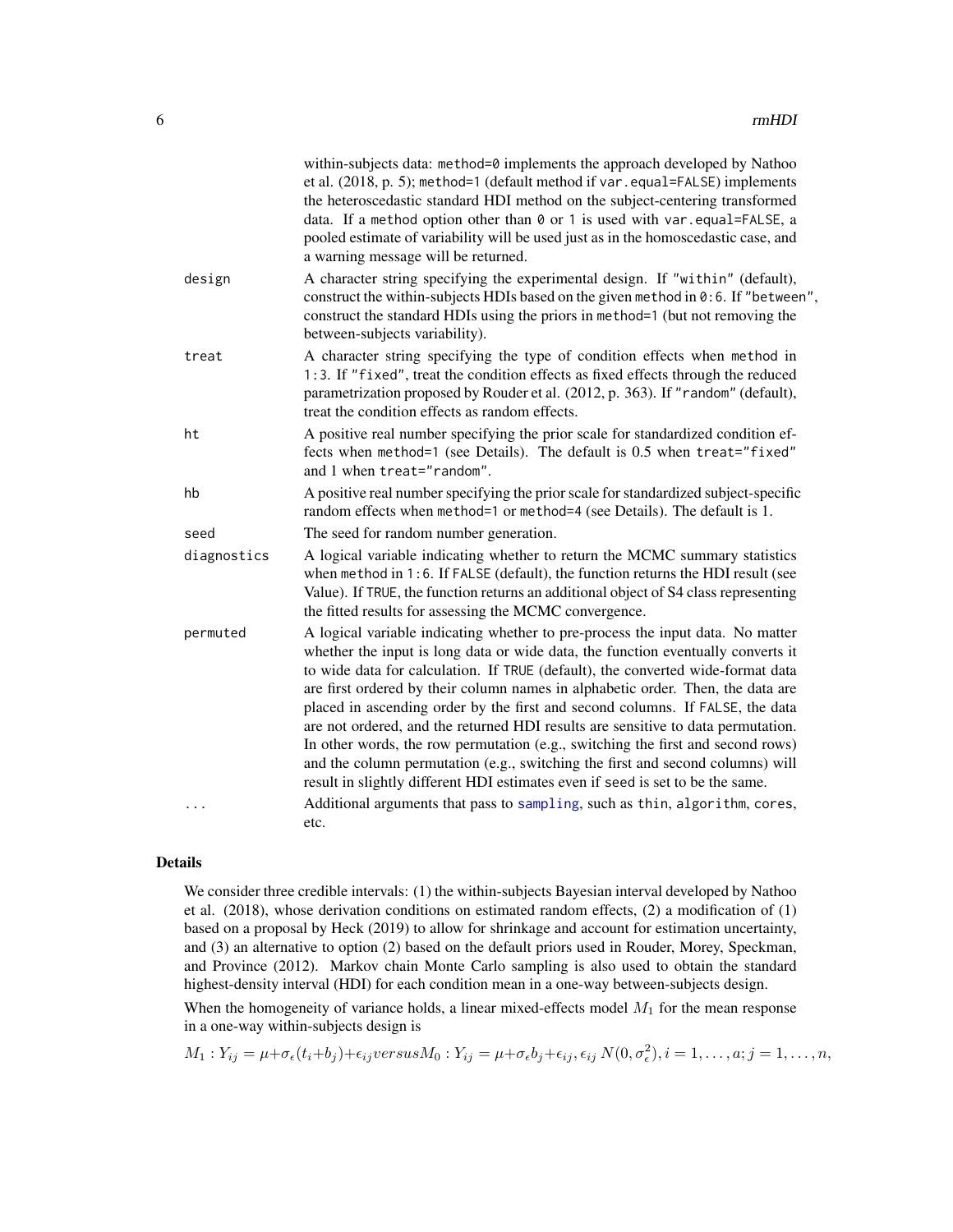#### rmHDI 7

where  $Y_i$  represents the mean response for the j-th subject under the i-th level of the experimental manipulation;  $\mu$  is the overall mean,  $\tau_i = \sigma_{\epsilon} t_i$  is the *i*-th level of the experimental manipulation;  $\mu_i = \mu + \tau_i$ , for the means model, is the *i*-th condition mean;  $b_j$  is the standardized subject-specific random effects; a is the number of levels; n is the number of subjects;  $\epsilon_{ij}$  are independent and identically distributed. The effects  $t_i$  and  $b_j$  are both standardized relative to the standard deviation of the error  $\sigma_{\epsilon}$  and become dimensionless (Rouder et al., 2012).

An assumption articulated in method=0 is the Jeffreys prior for the condition means  $\mu_i$  and residual variance  $\sigma_{\epsilon}^2$  (Nathoo et al., 2018).

Priors used in method=1 are the Jeffreys prior for the overall mean  $\mu$  and residual variance, a g-prior structure for standardized effects  $(t_i N(0, q_t), b_i N(0, q_b))$ , and independent scaled inverse-chisquare priors with one degree of freedom for the scale hyperparameters of the g-priors ( $g_t$  Scale –  $inv - \chi^2(1, h_t^2), g_b \; Scale - inv - \chi^2(1, h_b^2).$ 

Priors used in method=2 are the Jeffreys prior for the overall mean and residual variance, a normal distribution for (not standardized) effects ( $\sigma_{\epsilon}t_i N(0, g_t)$ ,  $\sigma_{\epsilon}b_i N(0, g_b)$ ), and the standard uniform distribution for the square root of g parameter  $(sqrt(g_t) Unif(0, 1), sqrt(g_b) Unif(0, 1)).$ 

Priors used in method=3 are the Jeffreys prior for the overall mean and residual variance, a normal distribution for (not standardized) effects, and the standard half-Cauchy distribution for the square root of g parameter (sqrt(g<sub>t</sub>) Half – Cauchy(0, 1), sqrt(g<sub>b</sub>) Half – Cauchy(0, 1)).

Priors used in method=4 are the Jeffreys prior for the condition means and residual variance, a g-prior structure for standardized subject-specific random effects, and independent scaled inversechi-square priors with one degree of freedom for the scale hyperparameters of the g-priors (Heck, 2019).

Priors used in method=5 are the Jeffreys prior for the condition means and residual variance, a normal distribution for (not standardized) subject-specific random effects, and the standard uniform distribution for the square root of  $q$  parameter.

Priors used in method=6 are the Jeffreys prior for the condition means and residual variance, a normal distribution for (not standardized) subject-specific random effects, and the standard half-Cauchy distribution for the square root of  $g$  parameter.

#### Value

A list with three components, if diagnostics=FALSE:

| HDI.            | A matrix of HDI lower and upper bounds, whose row names are the condition<br>levels. |
|-----------------|--------------------------------------------------------------------------------------|
| posterior means | The posterior condition means when using method in 1:6.                              |
|                 | arithmetic means Or, the arithmetic condition means when using method=0.             |
| width           | The HDI width, which is the half-length from the lower bound to the upper            |
|                 | bound.                                                                               |

A list with four components including an additional object of S4 class representing the fitted results, if diagnostics=TRUE.

#### Author(s)

Zhengxiao Wei (<zhengxiao@uvic.ca>), Farouk S. Nathoo (<nathoo@uvic.ca>), Michael E.J. Masson (<mmasson@uvic.ca>).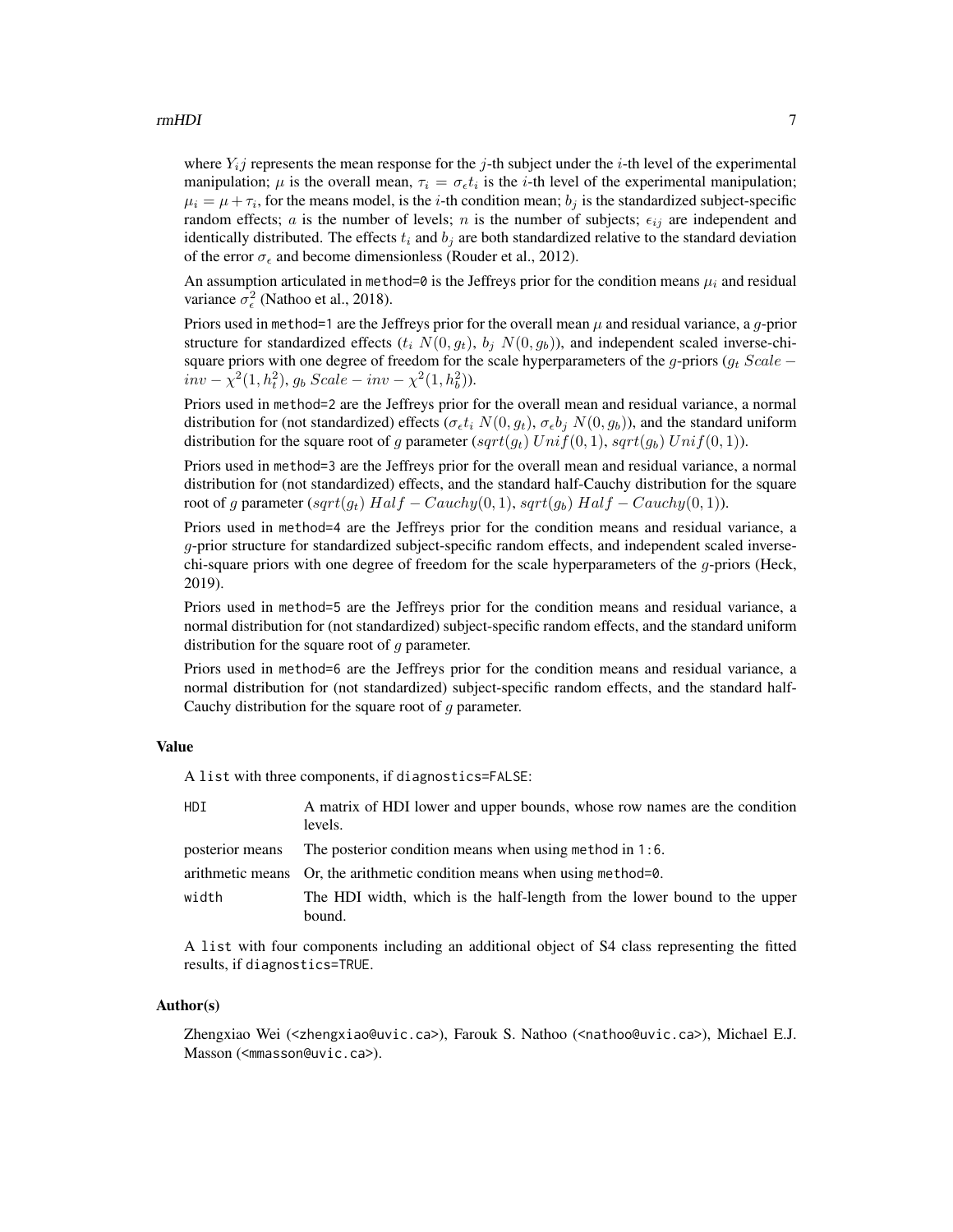#### References

Heck, D. W. (2019). Accounting for estimation uncertainty and shrinkage in Bayesian withinsubject intervals: A comment on Nathoo, Kilshaw, and Masson (2018). Journal of Mathematical Psychology, 88, 27–31.

Loftus, G. R., & Masson, M. E. J. (1994). Using confidence intervals in within-subject designs. Psychonomic Bulletin & Review, 1, 476–490.

Nathoo, F. S., Kilshaw, R. E., & Masson, M. E. J. (2018). A better (Bayesian) interval estimate for within-subject designs. Journal of Mathematical Psychology, 86, 1–9.

Rouder, J. N., Morey, R. D., Speckman, P. L., & Province, J. M. (2012). Default Bayes factors for ANOVA designs. Journal of Mathematical Psychology, 56, 356–374.

Stan Development Team (2020). RStan: the R interface to Stan. R package version 2.21.2. https://mc-stan.org

#### Examples

```
## Not run:
data(recall.wide) # Example data, wide format
rmHDI(data.wide = recall.wide, seed = 277)
data(recall.long) # Example data, long format
rmHDI(recall.long, seed = 277)
colnames(recall.long) <- c("Participant", "Condition", "DV")
rmHDI(recall.long, whichSubject = "Participant",
whichLevel = "Condition", whichResponse = "DV", seed = 277)
## Nathoo et al. (2018) approach
data(recall.long)
rmHDI(recall.long, method = 0)
rmHDI(recall.long, method = 0, var.equals = FALSE)
```

```
## Standard HDI
rmHDI(recall.long, design = "between", seed = 277)
```
## End(Not run)